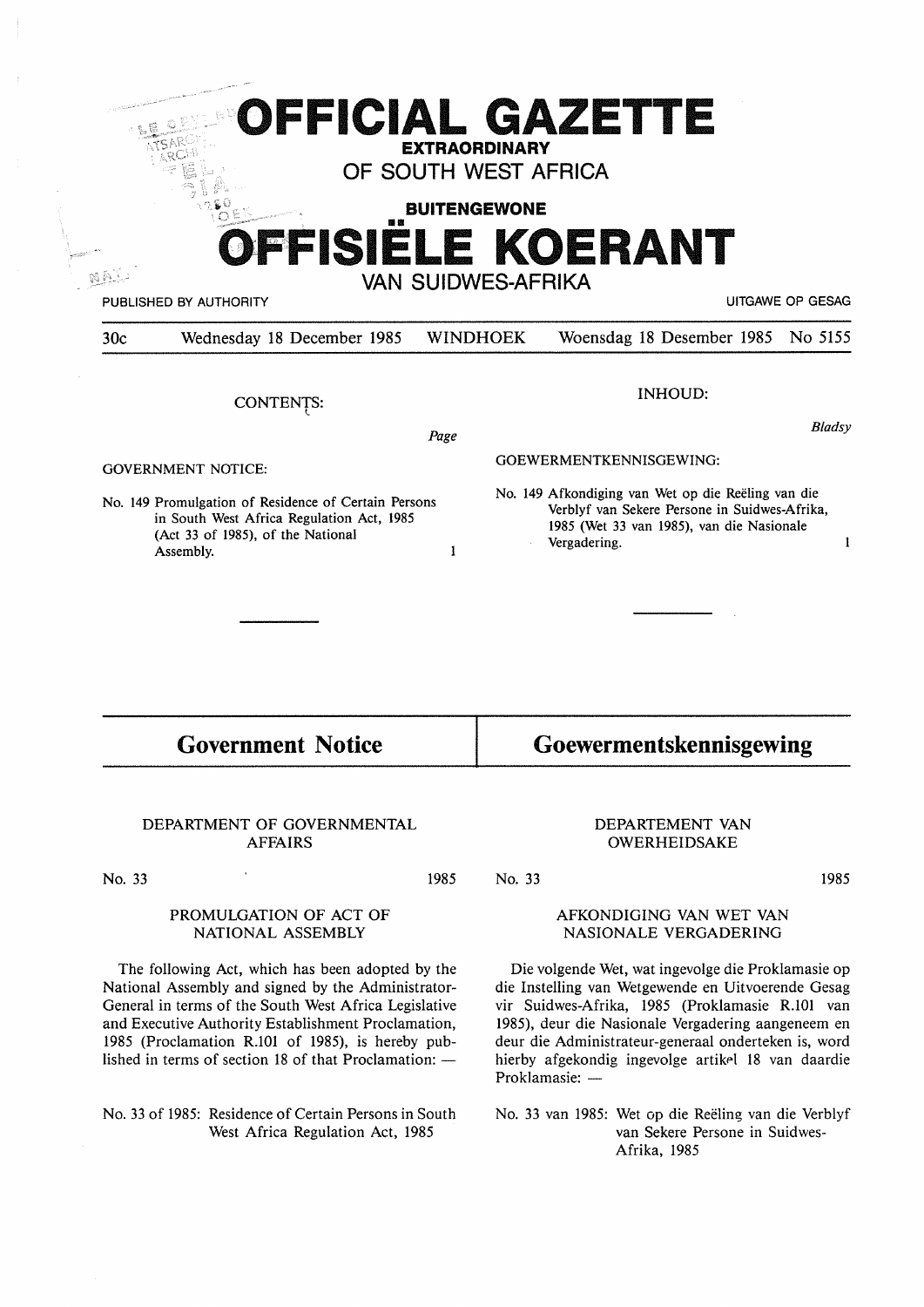**Act No. 33, 1985 RESIDENCE OF CERTAIN PERSONS IN SOUTH WEST AFRICA REGULATION ACT, 1985** 

# ACT

**To restrict the right of certain persons to remain or stay in the territory of South West Africa; to provide for orders prohibiting certain persons from being in, or requiring certain persons to depart from, the said territory; and to provide for matters connected therewith.** 

*(English text signed by the Administrator-General on 10 December 1985)* 

BE IT ENACTED by the National Assembly, as follows:-

Definitions.

**1.** In this Act, unless the context indicates otherwise -

(i) "Cabinet" means the Cabinet constituted under section 23 of the South West African Legislative and *5*  Executive Authority Establishment Proclamation, 1985 (Proclamation R.101 of 1985); (ii)

- (ii) "permit" means a permit issued or deemed to have been issued under section  $5(1)$ ; (iii)
- (iii) "Secretary" means the Secretary for Civic Affairs 10 and Manpower or any person referred to in section 2(2); (iv)
- (iv) "territory" means the territory of South West Africa. (i)

Secretary to administer Act.

2. (1) The Secretary shall, subject to the control of the 15 Cabinet, be charged with the administration of this Act.

(2) The powers conferred and duties imposed upon the Secretary by the provisions of this Act may be exercised or performed by the Secretary personally or by any person authorized by the Secretary who shall administer such 20 provisions under the control, direction or supervision of the Secretary.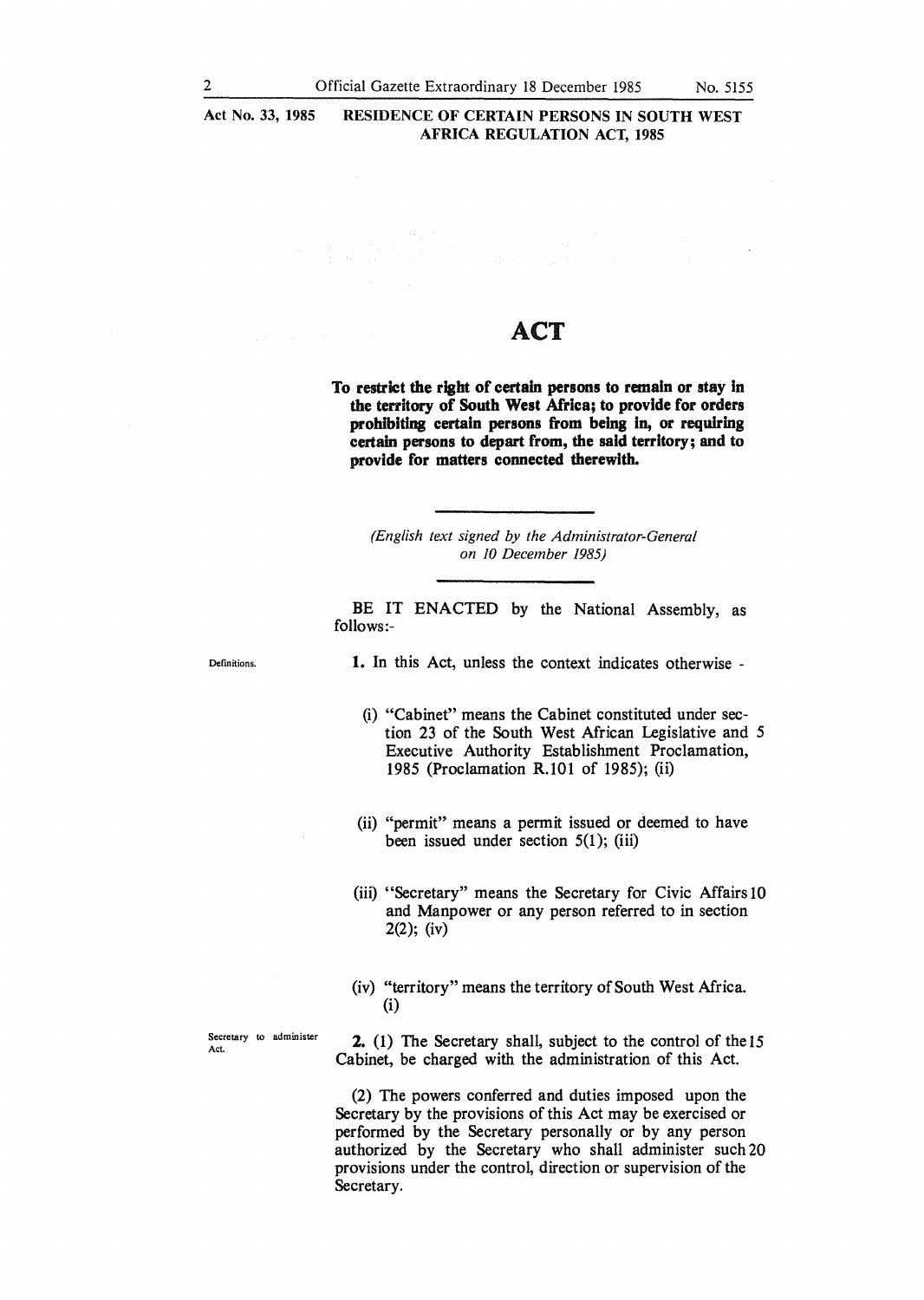# WET

Om die reg van sekere persone om in die gebied Suidwes-Afrika aan te bly of te vertoef, te beperk; om voorslening **te maak vlr bevele wat sekere persone verbled** om In **be**doelde gebied te wees of wat vereis dat sekere persone bedoelde gebied verlaat; en om voorsiening te maak vir **aaqeleenthede wat daarmee In verband staan.** 

> *(Engelse teks deur die Administrateur-generaal onderteken op JO Desember 1985)*

**DAAR WORD** BEPAAL deur die Nasionale Vergadering, soos volg:-

**1.** In hierdie Wet, tensy uit die samehang anders blyk, Woordomskrywing. beteken -

*5* (i) "gebied" die gebied Suidwes-Afrika; (iv)

- (ii) "Kabinet" die Kabinet saamgestel kragtens artikel 23 van die Proklamasie op die lnstelling van Wetgewende en Uitvoerende Gesag vir Suidwes-Afrika, 1985 (Proklamasie R.101 van 1985); (i)
- 10 (iii) "permit" 'n permit uitgereik of geag uitgereik te wees kragtens artikel 5(1); (ii)
	- (iv) "Sekretaris" die Sekretaris van Burgersake en Mannekrag of 'n persoon in artikel 2(2) bedoel. (iii)

• 2. (1) Die Sekretaris is, onderworpe aan die beheer van 15die Kabinet, met die uitvoering van hierdie Wet belas.

(2) Die bevoegdhede aan die Sekretaris verleen en die pligte hom opgelê by die bepalings van hierdie Wet kan uitgeoefen of verrig word deur die Sekretaris persoonlik of deur 'n persoon wat deur die Sekretaris gemagtig is en wat 20 bedoelde bepalings onder die beheer, leiding of toesig van die Sekretaris uitvoer.

Sekretaris belas met uitvoering van Wet.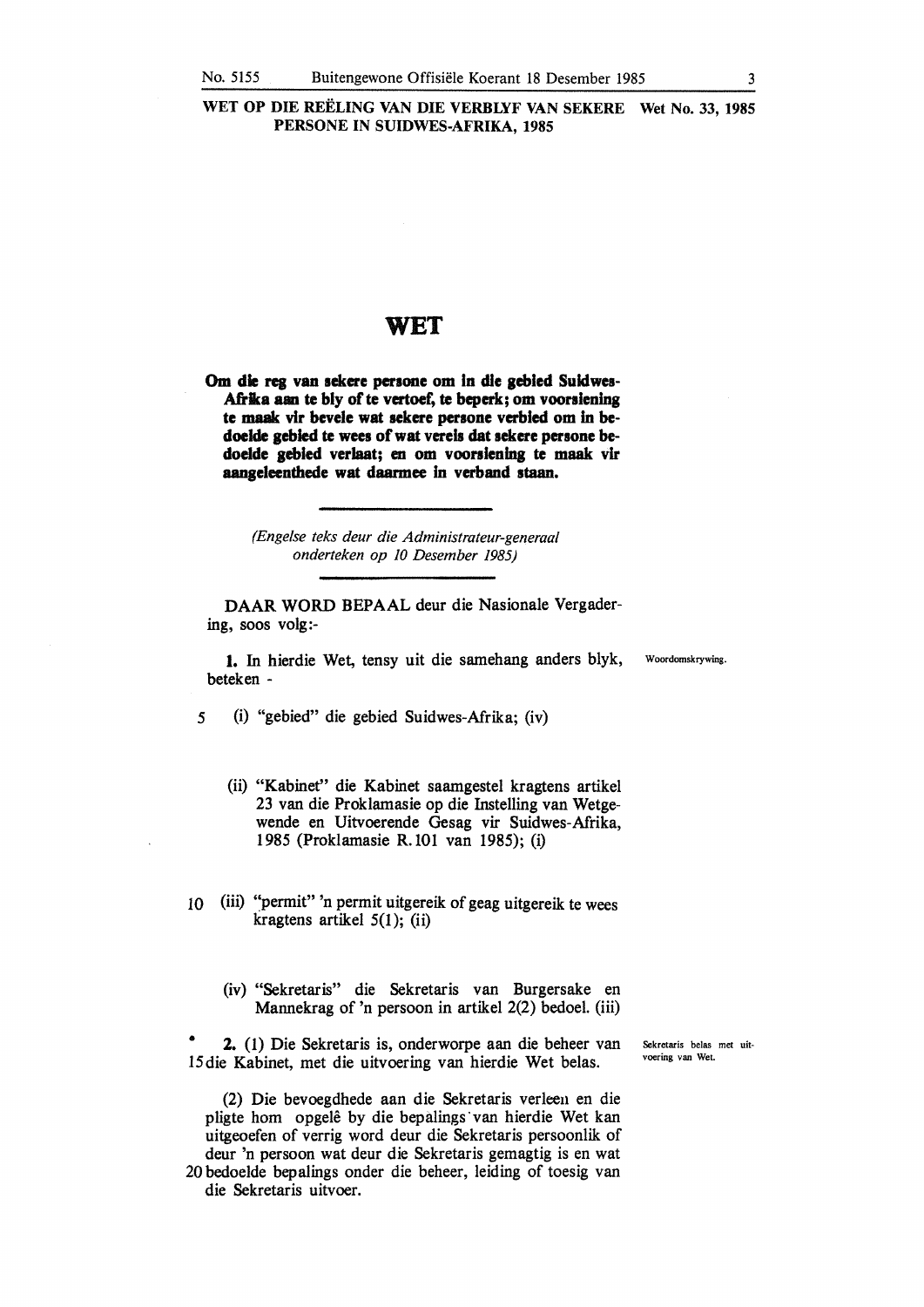**Act No. 33, 1985** 

# **RESIDENCE OF CERTAIN PERSONS IN SOUTH WEST AFRICA REGULATION ACT, 1985**

**Restrictions on presence of certain persons in South**  West Africa.

3. (1) Subject to the provisions of subsection (2), no person shall, after the expiration of a period of 30 days after the commencement of this Act, remain or stay in the territory for a continuous period exceeding 30 days, except under the authority and in accordance with the conditions of a 5 permit issued by the Secretary.

(2) The provisions of subsection (1) shall not apply to any person -

- (a) who was born in the territory;
- (b) who was ordinarily resident in the territory imme-10 diately before the commencement of this Act and who, under any law, including a law referred to in section 16, was not deported from the territory, directed to leave the territory or prohibited from entering the territory; 15
- (c) who, after the said commencement, enters the territory for purposes of permanent residence therein or of temporary sojourn therein in accordance with the provisions of the Aliens Act, 1937 (Act 1 of  $1937$ ). 1937); 20
- (d) while rendering service in the territory in terms of the Defence Act, 1957 (Act 44 of 1957);
- (e) while employed in the territory in the service of the Government of the Republic of South Africa or the Government of Rehoboth or in the government ser- 25 vice of the territory;
- (f) who has been exempted under section 4 from the provisions of subsection (1) of this section, but only to the extent to which he has so been exempted.

4. The Cabinet may by notice in the *Official Gazette* or,30 in the case of any particular person, by notice in writing to the person concerned, exempt from the provisions of section 3(1) any category of persons or particular person to such extent as it may determine, and may by like notice withdraw any such notice. 35

*S.* (1) On application by any person to whom section 3(1) applies the Secretary may, subject to the provisions of subsections (2) and (3) of this section, issue to any such person a permit to remain or stay in the territory for such period exceeding 30 days and subject to such conditions as40 may be specified in such permit.

(a) if in his opinion, such a person pursues or performs or is likely to pursue or perform an occupation or a category of work in respect of which a sufficient45 number of persons are available for the needs of the territory;

Exemptions.

Application for, and issue **of. permit to remain in**  South West Africa.

<sup>(2)</sup> The Secretary shall not issue a permit to any person -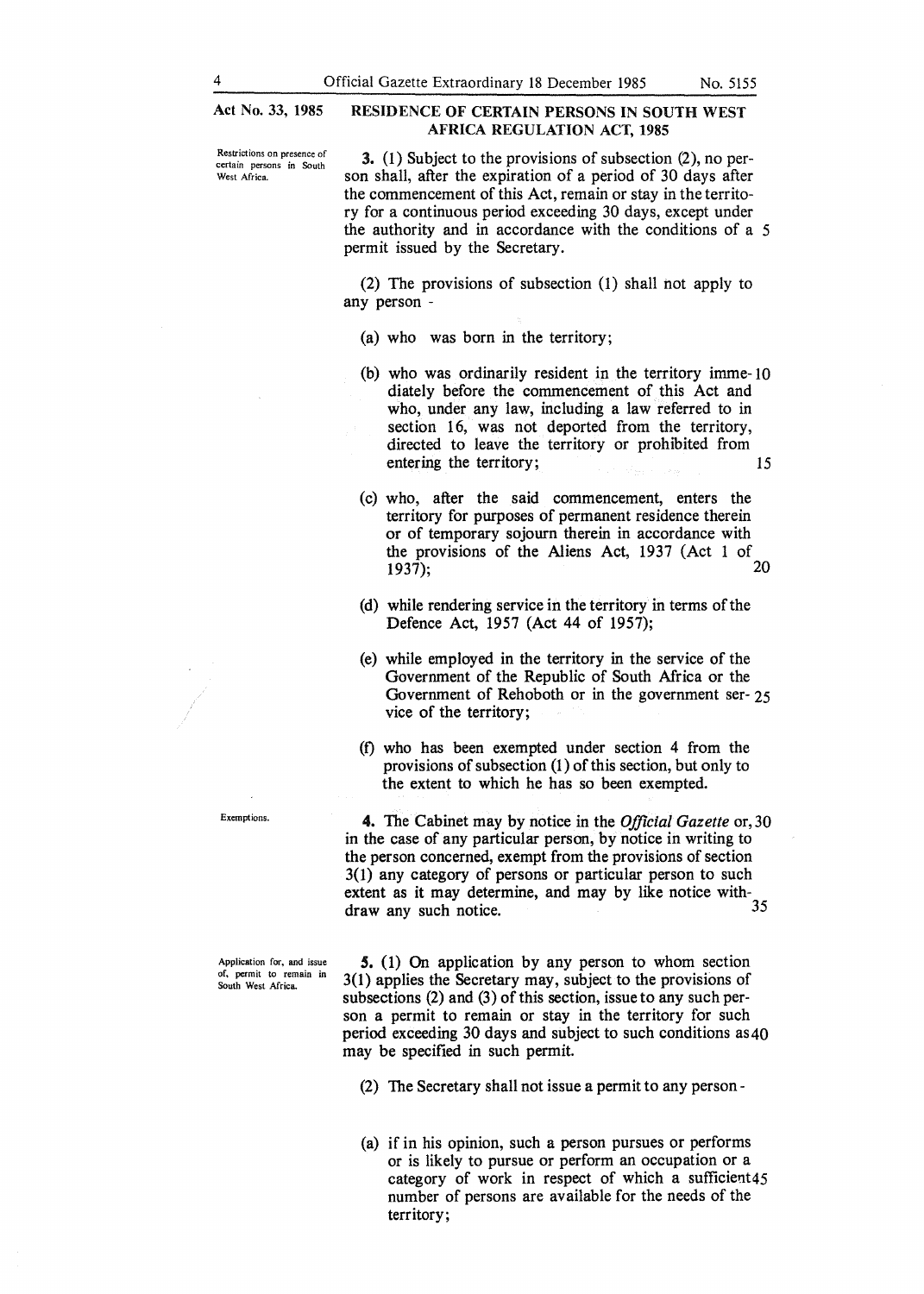**3.** (1) Behoudens die bepalings van subartikel (2) mag geen persoon na die verstryking van 'n tydperk van 30 dae na die inwerkingtreding van hierdie Wet vir 'n onafgebroke tydperk van !anger as 30 dae in die gebied aanbly of vertoef *5* nie, behalwe op gesag en ooreenkomstig die voorwaardes

van 'n permit deur die Sekretaris uitgereik.

(2) Die bepalings van subartikel (1) is nie van toepassing nie op 'n persoon -

- (a) wat in die gebied gebore is;
- 10 (b) wat onmiddellik voor die inwerkingtreding van hierdie Wet gewoonlik in die gebied woonagtig was en wat nie kragtens die een of ander wet, met inbegrip van 'n wet in artikel 16 bedoel, uit die gebied gesit was, gelas was om die gebied te verlaat of verbied was om 15 die gebied binne te kom nie;
- (c) wat na bedoelde inwerkingtreding ooreenkomstig die bepalings van die Wet op Vreemdelinge, 1937 (Wet 1 van 1937), die gebied binnekom met die doel om horn blywend daarin te vestig of horn tydelik daarin op te 20 hou;
- - (d) terwyl hy ingevolge die Verdedigingswet, 1957 (Wet 44 van 1957), in die gebied diens doen;
- (e) terwyl hy in die gebied werksaam is in diens van die Regering van die Republiek van Suid-Afrika of 25 die Regering van Rehoboth of in die regeringsdiens van die gebied;
	- (f) wat kragtens artikel 4 van die bepalings van subartikel (1) van hierdie artikel vrygestel is, maar slegs in die mate waarin hy aldus vrygestel is.
- 30 4. Die Kabinet kan by kennisgewing in die *Offisie1e Koerant* of, in die geval van 'n bepaalde persoon, by skriftelike kennisgewing aan die betrokke persoon, enige kategorie van persone of bepaalde persoon in die mate waarin hy bepaal, van die bepalings van artikel 3(1) vrystel,
- 35 en kan enige sodanige kennisgewing by 'n dergelike kennisgewing intrek.

*S.* (1) Op aansoek van 'n persoon op wie artikel 3(1) van toepassing is, kan die Sekretaris, behoudens die bepalings van subartikels (2) en (3) van hierdie artikel, aan so 'n per-40soon 'n permit uitreik om in die gebied aan te bly of te vertoef vir die tydperk van langer as 30 dae, en onderworpe aan die voorwaardes, wat in die permit bepaal word.

(2) Die Sekretaris reik nie 'n permit aan 'n persoon uit nie -

*45* (a) indien na sy mening, so 'n persoon 'n beroep of 'n kategorie van werk uitoefen of verrig of waarskynlik sal uitoefen of verrig ten opsigte waarvan 'n voldoende aantal persone vir die behoeftes van die gebied beskikbaar is;

Vrystellings.

Aansoek om, en uitreiking van, permit om in Suidwes-Afrika aan te bly.

Beperkings op aanwesigheid van sekere persone in Suidwes-Afrika.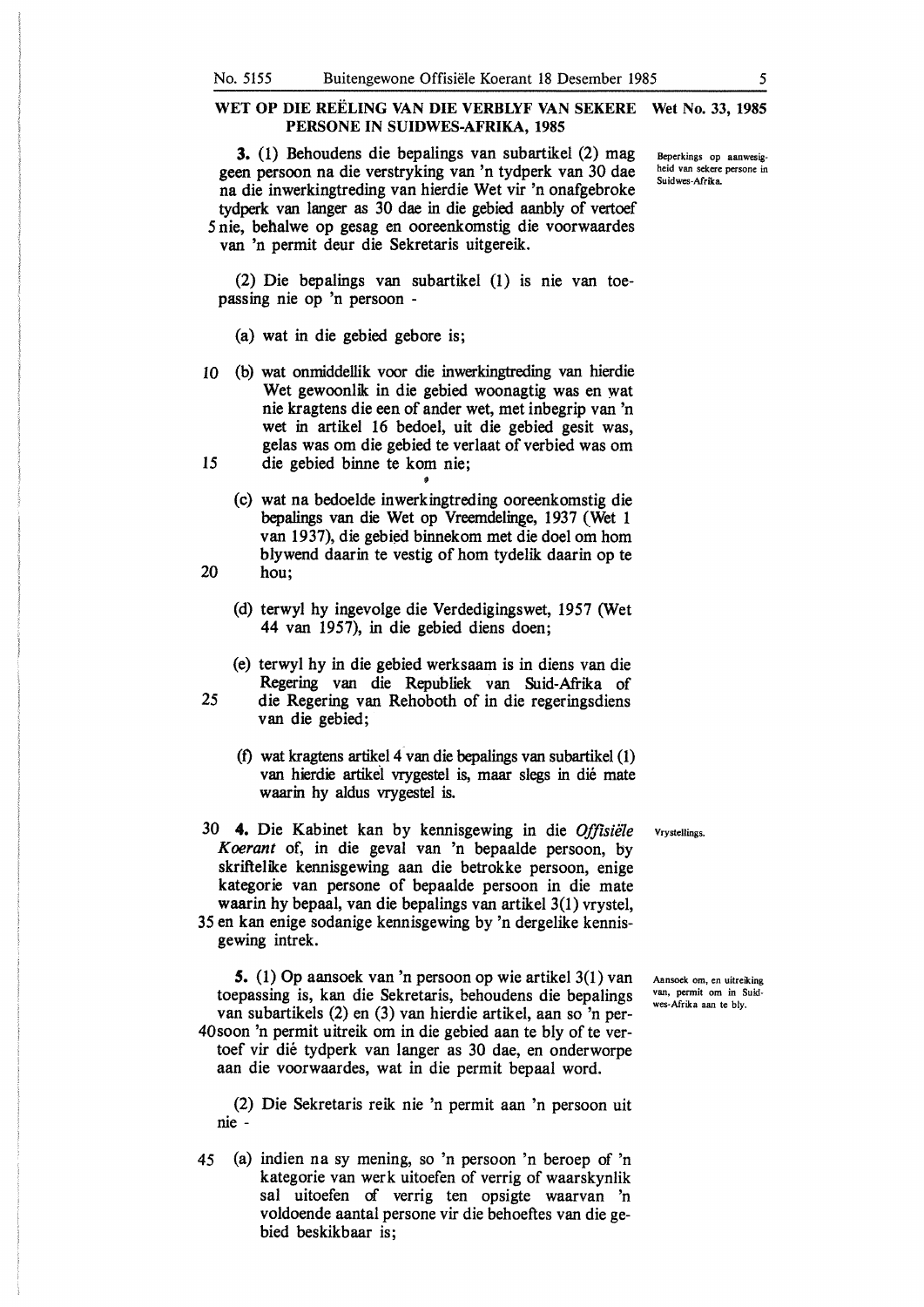| Act No. 33, 1985                                  | <b>RESIDENCE OF CERTAIN PERSONS IN SOUTH WEST</b><br><b>AFRICA REGULATION ACT, 1985</b>                                                                                                   |
|---------------------------------------------------|-------------------------------------------------------------------------------------------------------------------------------------------------------------------------------------------|
|                                                   | (b) if in his opinion, the presence of such a person is like-<br>ly to be detrimental to the welfare of the territory or<br>its inhabitants;                                              |
|                                                   | (c) if such a person has made in or in connection with his<br>application for a permit a statement which is false. 5                                                                      |
|                                                   | $(3)$ The conditions referred to in subsection $(1)$ may in-<br>clude conditions relating to -                                                                                            |
|                                                   | (a) the purposes for which the person concerned may re-<br>main or stay in the territory;                                                                                                 |
|                                                   | (b) the occupation or category of work to be pursued or 10<br>performed by such a person;                                                                                                 |
|                                                   | (c) the employer or category of employers by whom such<br>a person may be employed.                                                                                                       |
| Amendment or with-<br>drawal of permit.           | <b>6.</b> The Secretary may at any time by notice in writing to<br>15<br>the holder of a permit -                                                                                         |
|                                                   | (a) amend any such permit; or                                                                                                                                                             |
|                                                   | (b) withdraw any such permit -                                                                                                                                                            |
|                                                   | (i) if he is satisfied that such a holder has failed to<br>comply with any condition subject to which such<br>permit has been issued;<br>20                                               |
|                                                   | (ii) if such a holder has made in or in connection<br>with his application for a permit a statement<br>which is false;                                                                    |
|                                                   | (iii) if such a holder has been convicted of an offence<br>25<br>under this Act.                                                                                                          |
| Lapsing of permit.                                | 7. $(1)$ A permit shall lapse -                                                                                                                                                           |
|                                                   | (a) in the case of a permit issued for any particular<br>period, if such period has expired, unless such period<br>has been extended by the Secretary before the expira-<br>tion thereof; |
|                                                   | (b) if the person concerned departs from the territory for<br>purposes of permanent residence outside the<br>territory;                                                                   |
|                                                   | (c) if such permit is withdrawn under this Act.                                                                                                                                           |
|                                                   | (2) Any permit lapsed under subsection (1) shall be $35$<br>returned as soon as possible to the Secretary by the person<br>to whom it was issued.                                         |
| Powers of Cabinet in rela-                        | <b>8.</b> The Cabinet may direct the Secretary -                                                                                                                                          |
| tion to applications for and<br>issue of permits. |                                                                                                                                                                                           |

(a) to refer any particular application in terms of section 5(1), whether or not it has been considered by the40 Secretary, or any category of such applications to it for consideration;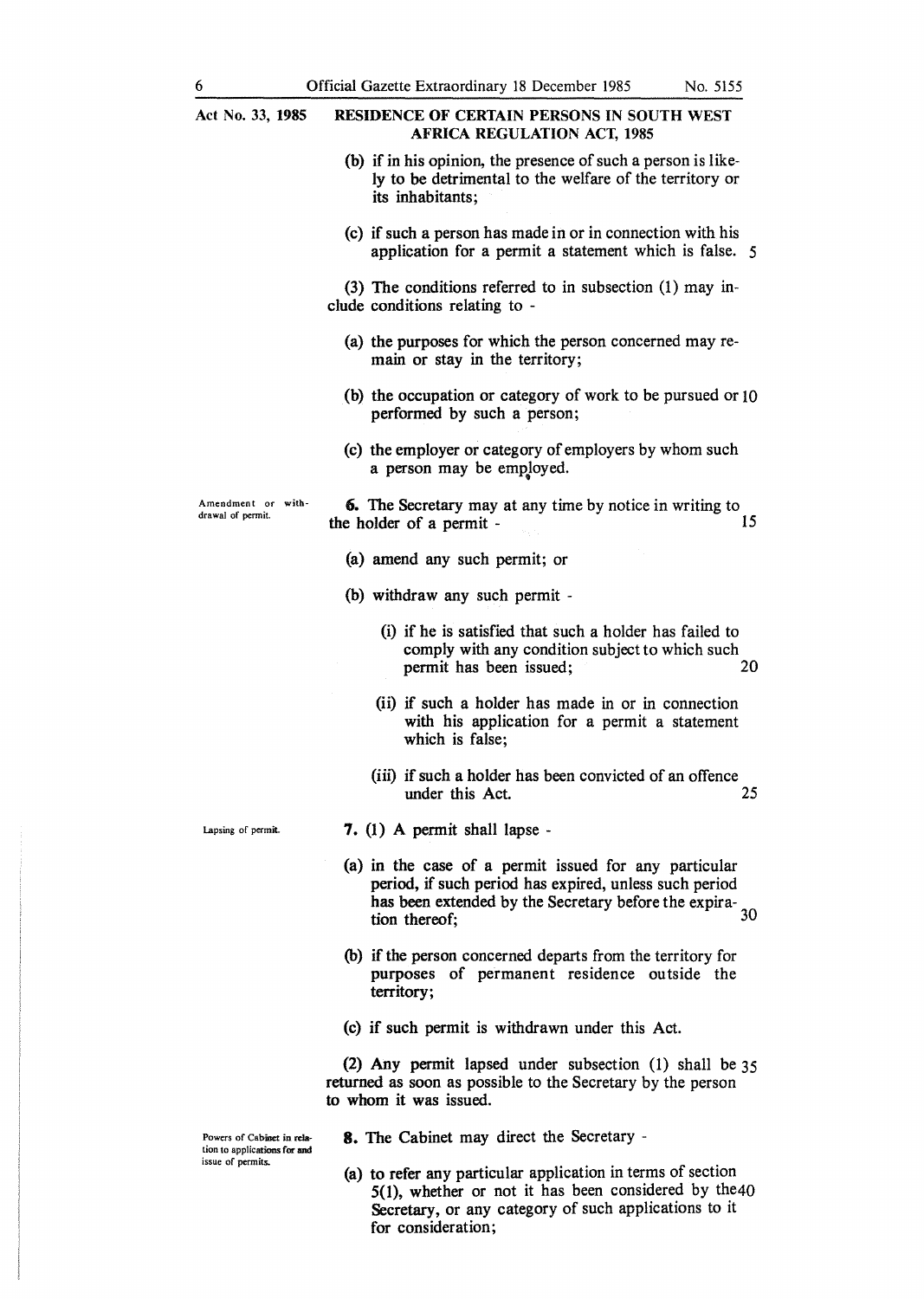- (b) indien na sy mening, die aanwesigheid van so 'n persoon waarskynlik skadelik vir die welvaart van die gebied of sy inwoners sal wees;
- (c) indien so 'n persoon in of in verband met sy aansoek *5* om 'n permit 'n verklaring gedoen het wat vals is.

(3) Die voorwaardes in subartikel (1) bedoel, kan voorwaardes insluit betreffende -

- (a) die doeleindes waarvoor die betrokke persoon in die gebied kan aanbly of vertoef;
- 10 (b) die beroep of kategorie van werk wat so 'n persoon kan of moet uitoefen of verrig;
	- (c) die werkgewer of kategorie van werkgewers deur wie so 'n persoon in diens geneem kan word.

6. Die Sekretaris kan te eniger tyd by skriftelike kennis- wysiging of intrekking van 15 gewing aan die houer van 'n permit-

- (a) so 'n permit wysig; of
- (b) so 'n permit intrek -
- (i) indien hy oortuig is dat so 'n houer versuim het om te voldoen aan 'n voorwaarde onderworpe 20 waaraan bedoelde permit uitgereik is;
	- (ii) indien so 'n houer in of in verband met sy aansoek om 'n permit 'n verklaring gedoen het wat vals is;
- (iii) indien so 'n houer skuldig bevind is aan 'n oor-25 treding kragtens hierdie Wet

7. (I) 'n Permit verval -

- (a) in die geval van 'n permit wat vir 'n bepaalde tydperk uitgereik is, indien bedoelde tydperk verstryk het, tensy bedoelde tydperk voor die verstryking daarvan 30 deur die Sekretaris verleng is;
	- (b) indien die betrokke persoon die gebied verlaat met die doel om horn blywend buite die gebied te vestig;
	- (c) indien dit kragtens hierdie Wet ingetrek word.

(2) 'n Permit wat kragtens subartikel (1) verval het, moet 35so gou doenlik aan die Sekretaris teruggestuur word deur die persoon aan wie dit uitgereik was...

8. Die Kabinet kan die Sekretaris gelas -

- (a) om 'n bepaalde aansoek ingevolge artikel 5(1), ongeag of dit deur die Sekretaris oorweeg is al dan
- 40 nie, of 'n kategorie van sodanige aansoeke na horn vir oorweging te verwys;

Bevoegdhede van Kabinet met betrekking tot aansoeke om en uitreiking van pennitte.

Verval van permit.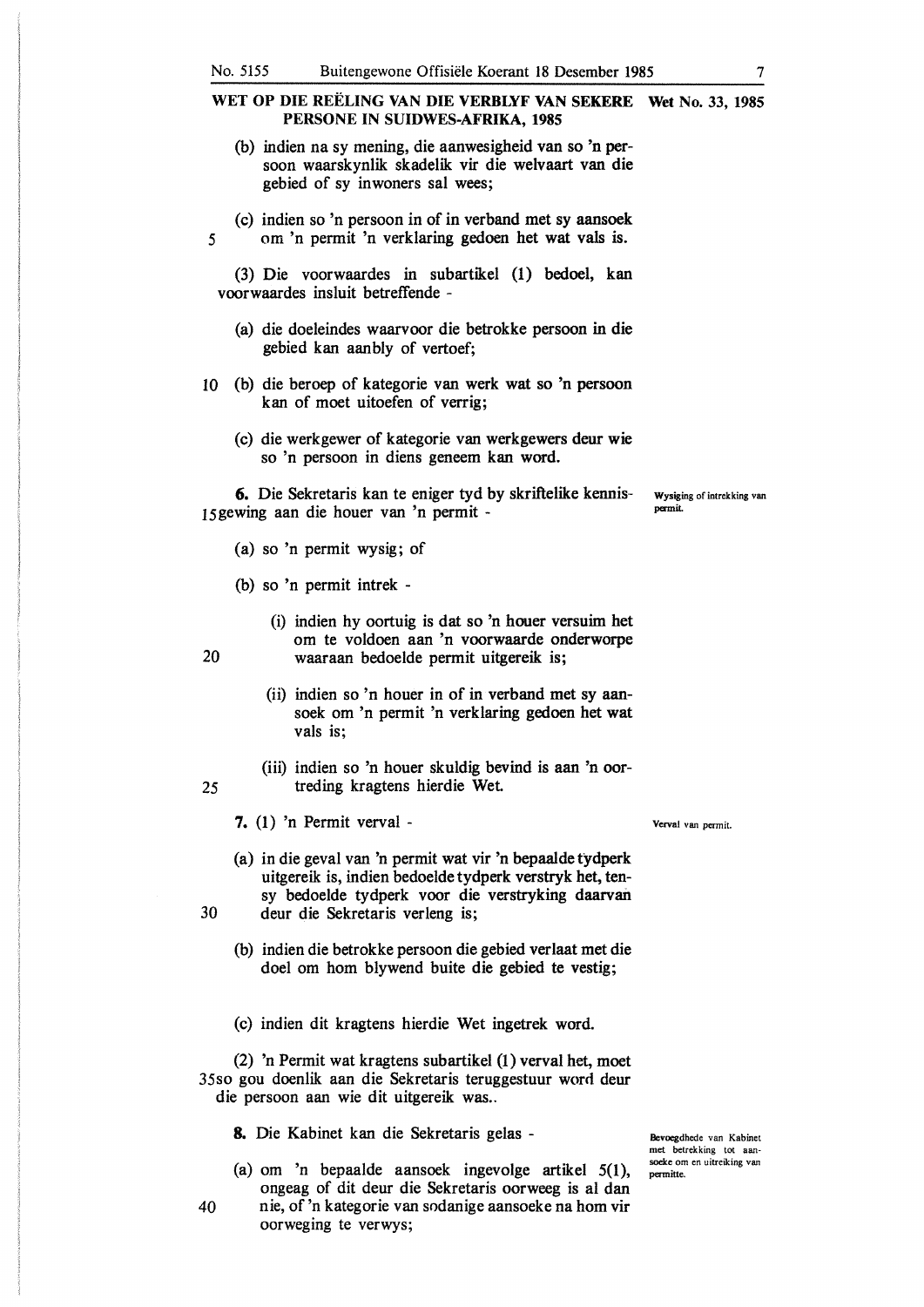**Act No. 33, 1985** 

Prohibition on certain persons to be in South West

Africa.

### **RESIDENCE OF CERTAIN PERSONS IN SOUTH WEST AFRICA REGULATION ACT, 1985**

- (b) to amend or withdraw, subject to the provisions of section 6, any permit by notice in writing to the holder thereof;
- (c) to issue, notwithstanding the provisions of subsection (2) of section 5, in relation to any application 5 refused by the Secretary or referred to the Cabinet in terms of paragraph (a) of this section, a permit to the person concerned for such period and subject to such conditions as the Cabinet may determine.

**9.** (I) Notwithstanding the provisions of this Act or any 10 provisions to the contrary contained in any other law, the Cabinet may, if it has reason to believe that -

- (a) any person, excluding any person referred to in section 3(2)(d) or (e) or any person born in the territory, endangers or is likely to endanger the security of the 15 territory or its inhabitants or the maintenance of public order;
- (b) any such person engenders or is likely to engender a feeling of hostility between members of the different population groups of the territory, 20

by notice in the *Offtcial Gazette* or by notice in writing to the person concerned, issue an order prohibiting any such person to be in the territory or, in the case of any such person within the territory, ordering any such person to depart after a period specified in any such notice from the terri- 25 tory or any particular place in the territory or any portion of the territory defined in such notice and not to return to the territory or such place or portion of the territory.

(2) Any order issued under subsection  $(1)$  shall be of force during the period specified in the order or, if no period30 is so specified, until it is withdrawn.

(3) No court of law shall have jurisdiction to pronounce upon the validity of an order issued under subsection (1).

**10.** No person shall -

- (a) employ or have in his employment or harbour any35 person who remains or stays in the territory contrary to the provisions of this Act;
- (b) employ any person contrary to the conditions specified in his permit.

**l l.** The holder of a permit shall -

(a) at the request of the Secretary or any police officer produce such permit within such reasonable time and to such person and at such place as the Secretary or such police officer may specify;

40

**Prohibition on certain acts in relation to persons to**  whom this Act is applicable.

Production of permit.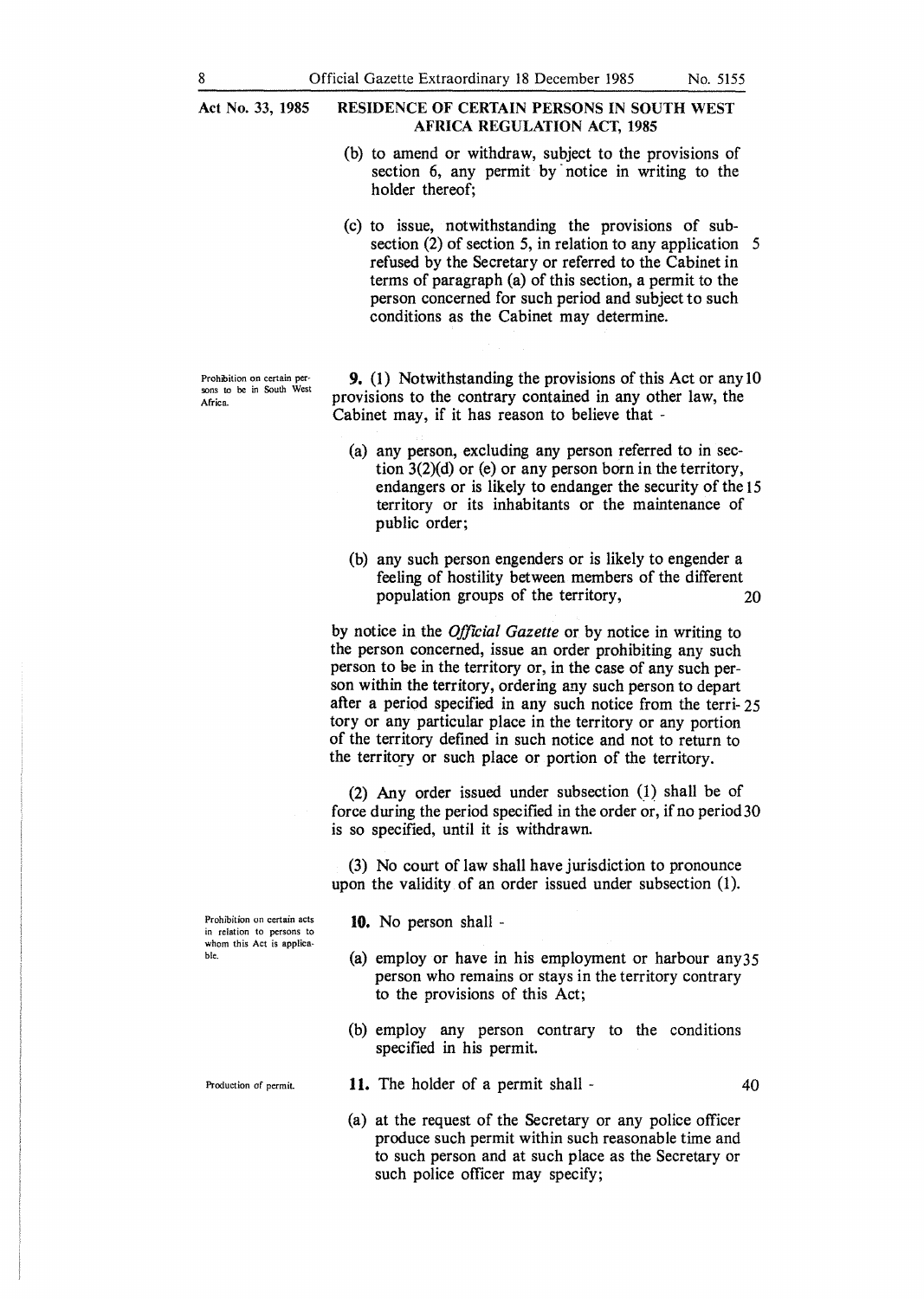- (b) om, behoudens die bepalings van artikel 6, enige permit by skriftelike kennisgewing aan die houer daarvan te wysig of in te trek;
- (c) om, ondanks die bepalings van subartikel (2) van ar-*5* tikel *5,* met betrekking tot enige aansoek wat deur die Sekretaris geweier is of ingevolge paragraaf (a) van hierdie artikel na die Kabinet verwys is, 'n permit aan die betrokke persoon uit te reik vir die tydperk en onderworpe aan die voorwaardes wat die Kabinet 10 bepaal.

**9.** (1) Ondanks die bepalings van hierdie Wet of andersluidende bepalings van 'n ander wet kan die Kabinet indien hy rede het om te glo dat -

- (a) 'n persoon, uitgesonderd 'n persoon in artikel 3(2Xd) 15 of (e) bedoel of 'n persoon wat in die gebied gebore is, die veiligheid van die gebied of sy inwoners of die handhawing van die openbare orde in gevaar stel of waarskynlik kan stel;
- (b) so 'n persoon 'n gevoel van vyandigheid tussen lede 20 van die verskillende bevolkingsgroepe van die gebied verwek of waarskynlik verwek,

by kennisgewing in die *Offisiiile Koerant* of by skriftelike kennisgewing aan die betrokke persoon, 'n bevel uitreik wat so 'n persoon verbied om in die gebied te wees of, in die

*25* geval van so 'n persoon wat in die gebied is, so 'n persoon aanse om na 'n in so 'n kennisgewing vermelde tydperk die gebied of 'n bepaalde plek in die gebied of in die kennisgewing omskrewe gedeelte van die gebied te verlaat en nie na die gebied of bedoelde plek of gedeelte van die gebied terug 30 te keer nie.

(2) 'n Bevel kratens subartikel (1) uitgereik, is van krag gedurende die tydperk in die bevel bepaal of, indien 'n tydperk nie aldus bepaal word nie, totdat dit ingetrek word.

(3) Geen geregshof is bevoeg om uitspraak te doen nie oor *35* die geldigheid van 'n bevel kragtens subartikel (1) uitgereik.

**1 O.** Geen persoon mag -

- (a) 'n persoon wat strydig met die bepalings van hierdie Wet in die gebied aanbly of vertoef, in diens neem of in diens hê of herberg nie;
- 40 (b) 'n persoon in diens neem strydig met die voorwaardes wat in sy permit bepaal is nie.

**11.** Die houer van 'n permit moet -

(a) op versoek van die Sekretaris.of'n polisiebeampte bedoelde permit toon binne die redelike tyd en aan die *45* persoon en op die plek wat die Sekretaris of bedoelde polisiebeampte bepaal;

Verbod op sekere handelinge met betrekking tot persone op wie hierdie Wet van toepassing is.

Verbod op sekere persone om in Suidwes-Afrika te wees.

Vertoning van permit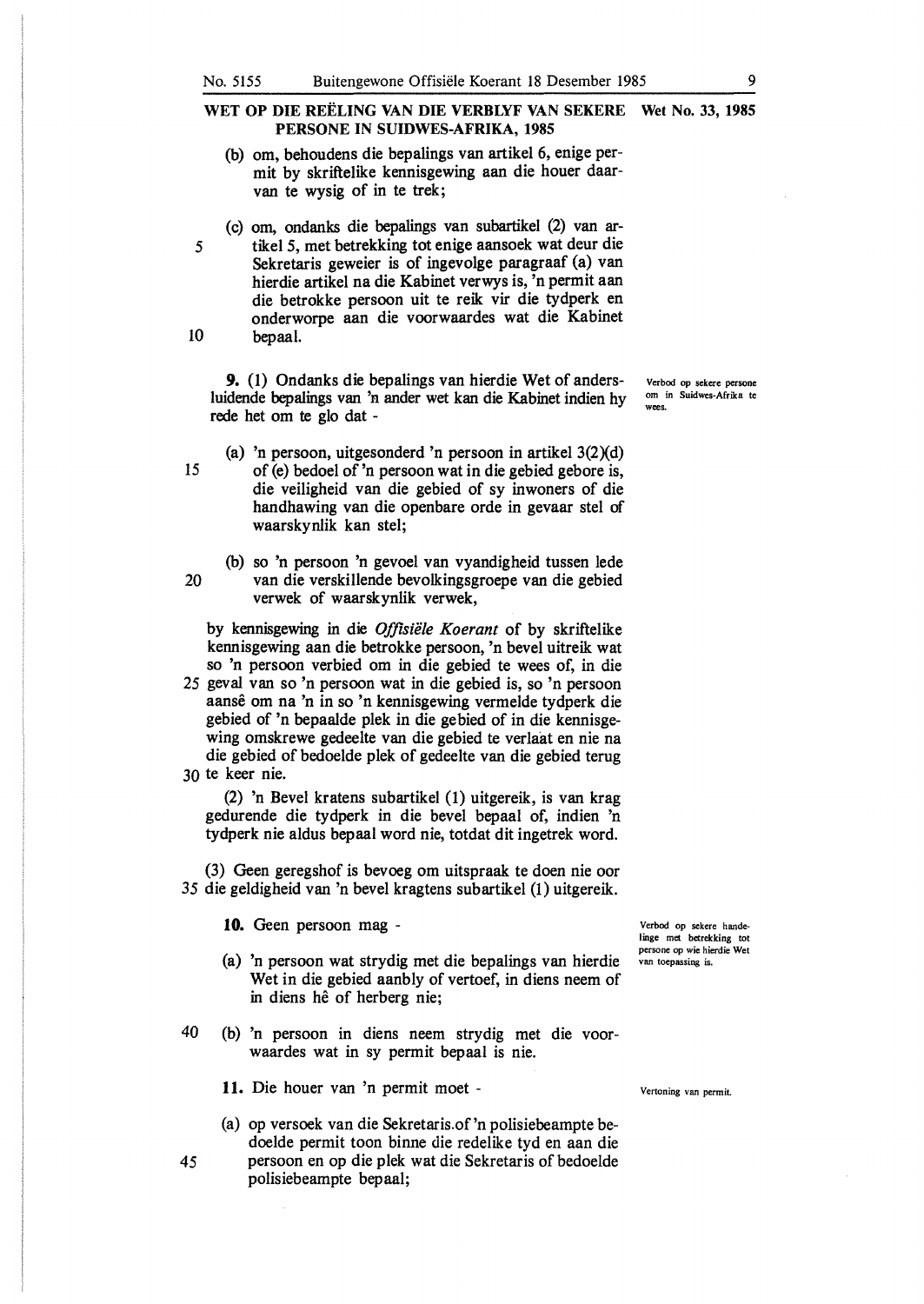| Act No. 33, 1985                      | <b>RESIDENCE OF CERTAIN PERSONS IN SOUTH WEST</b><br><b>AFRICA REGULATION ACT, 1985</b>                                                                                                                                                                                                                                                                                                                                                                                                                             |  |  |  |  |
|---------------------------------------|---------------------------------------------------------------------------------------------------------------------------------------------------------------------------------------------------------------------------------------------------------------------------------------------------------------------------------------------------------------------------------------------------------------------------------------------------------------------------------------------------------------------|--|--|--|--|
|                                       | (b) in the case of a holder of a permit subject to a condi-<br>tion referred to in section $5(3)(b)$ or (c), before he is<br>employed by any employer, produce such permit to<br>such employer.                                                                                                                                                                                                                                                                                                                     |  |  |  |  |
| Notification of change of<br>address. | 12. If the holder of a permit changes his address at any<br>- 5<br>time after the issue of such permit, he shall on every occa-<br>sion when he so changes his address, notify the Secretary<br>forthwith and in writing of his new address.                                                                                                                                                                                                                                                                        |  |  |  |  |
| Offences and penalties.               | 13. $(1)$ Any person who -                                                                                                                                                                                                                                                                                                                                                                                                                                                                                          |  |  |  |  |
|                                       | (a) contravenes or fails to comply with any provision of 10<br>this Act;                                                                                                                                                                                                                                                                                                                                                                                                                                            |  |  |  |  |
|                                       | (b) in or in connection with any application for a permit<br>makes any statement which is false;                                                                                                                                                                                                                                                                                                                                                                                                                    |  |  |  |  |
|                                       | (c) contravenes or fails to comply with an order referred<br>15<br>to in section 9,                                                                                                                                                                                                                                                                                                                                                                                                                                 |  |  |  |  |
|                                       | shall be guilty of an offence and liable on conviction -                                                                                                                                                                                                                                                                                                                                                                                                                                                            |  |  |  |  |
|                                       | (i) in the case of a contravention of section 3 or of an<br>offence referred to in paragraph (b) or (c) of this sub-<br>section, to a fine not exceeding R2 000 or to im-<br>prisonment for a period not exceeding 12 months; 20                                                                                                                                                                                                                                                                                    |  |  |  |  |
|                                       | (ii) in the case of a contravention of section $7(2)$ , 10, 11<br>or 12, to a fine not exceeding R600 or to imprison-<br>ment for a period not exceeding three months.                                                                                                                                                                                                                                                                                                                                              |  |  |  |  |
|                                       | (2) The court may in its discretion, in the case of a se-<br>cond or subsequent conviction of a contravention or offence 25<br>referred to in paragraph (i) of subsection (1), sentence the<br>person concerned to both the fine and the imprisonment<br>prescribed in the said paragraph (i).                                                                                                                                                                                                                      |  |  |  |  |
|                                       | (3) Criminal proceedings instituted against any person<br>for an offence referred to in subsection $(1)(a)$ or $(c)$ in that 30<br>he contrary to the provisions of section 3 or to an order<br>referred to in section 9, remained or stayed in the territory<br>at any specified time or during any specified period, shall<br>not be a bar to such proceedings against any such person<br>for any such offence in that he remained or stayed in the 35<br>territory at any other time or during any other period. |  |  |  |  |
|                                       |                                                                                                                                                                                                                                                                                                                                                                                                                                                                                                                     |  |  |  |  |

(4) If any person is convicted of a contravention of section 3 or any offence referred to in subsection  $(1)(c)$  of this section, the court convicting him may -

(a) in addition to any penalty imposed for such con- 40 travention or offence, make an order for the removal of any such person from the territory;

 $\bar{\phantom{a}}$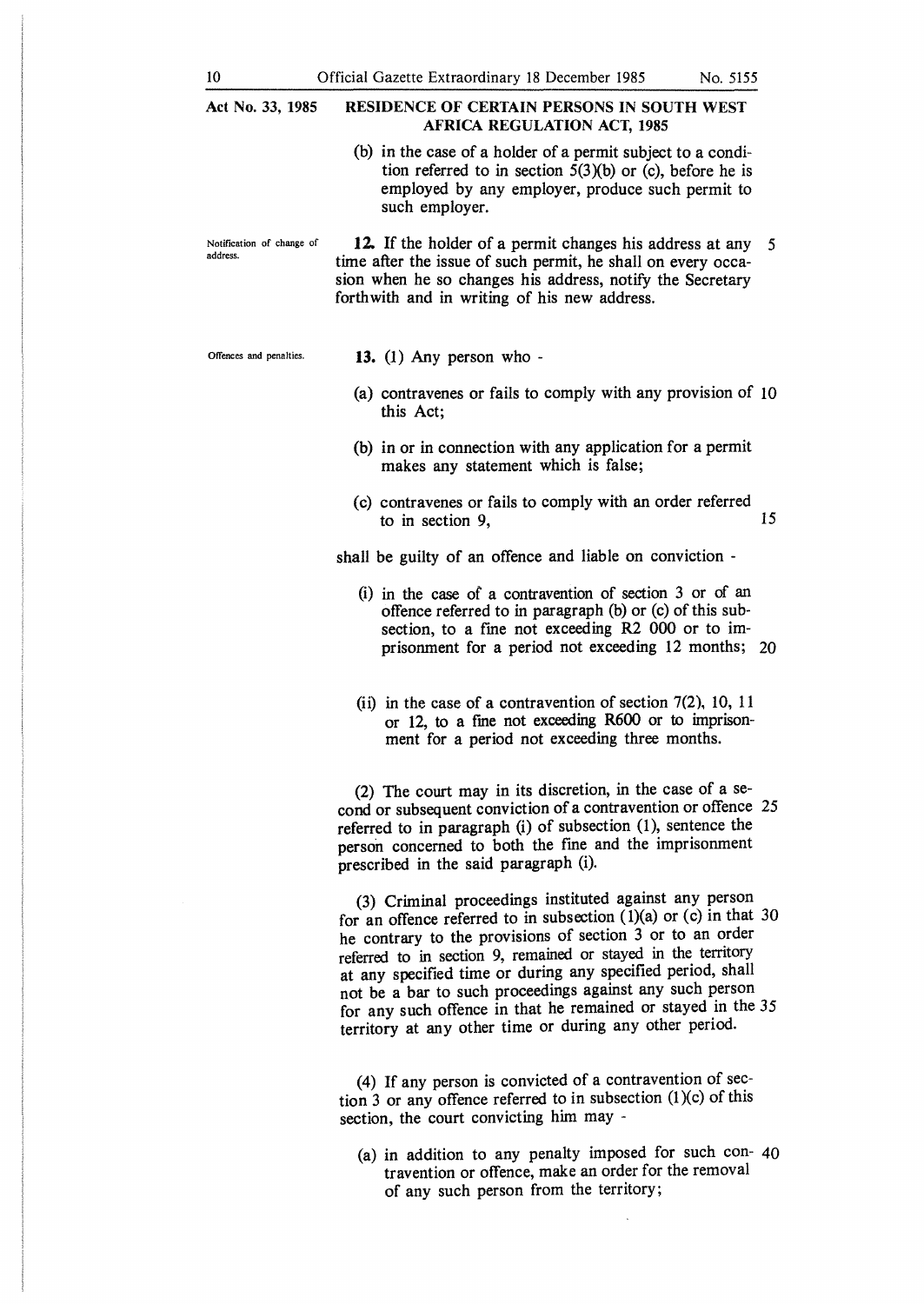- (b) in die geval van 'n houer van 'n permit onderworpe aan 'n voorwaarde in artikel 5(3Xb) of (c) bedoel, voordat hy deur 'n werkgewer in diens geneem word, bedoelde permit aan bedoelde werkgewer toon.
- 5 **12.** Indien die houer van 'n permit te eniger tyd na die Kennisgewing van adres-<br>uitreiking van daardie permit van adres verender moet by verandering. uitreiking van daardie permit van adres verander, moet hy by elke geleentheid wanneer hy aldus van adres verander, die Sekretaris onverwyld en skriftelik van sy nuwe adres in kennis stel.
- 10 13. (1) 'n Persoon wat
	- (a) 'n bepaling van hierdie Wet oortree of versuim om daaraan te voldoen;
	- (b) in of in verband met 'n aansoek om 'n permit 'n verklaring doen wat vals is;
- 15 (c) 'n bevel in artikel 9 bedoel, oortree of versuim om daaraan te voldoen,

is skuldig aan 'n misdryf en by skuldigbevinding strafbaar -

- (i) in die geval van 'n oortreding van artikel 3 of van 'n misdryf in paragraaf (b) of (c) van hierdie subartikel 20 bedoel, met 'n boete van hoogstens R2 000 of met gevangenisstraf vir 'n tydperk van hoogstens 12 maande;
- (ii) in die geval van 'n oortreding van artikel 7(2), 10, 11 of 12, met 'n boete van hoogstens R600 of met 25 gevangenisstraf vir 'n tydperk van hoogstens drie maande.

(2) Die hof kan na goeddunke, in die geval van 'n tweede of latere skuldigbevinding weens 'n oortreding of misdryf in paragraaf (i) van subartikel (1) bedoel, die betrokke persoon 30 die boete sowel as die gevangenisstraf in genoemde paragraaf (i) voorgeskryf, ople.

(3) Strafregtelike stappe gedoen teen 'n persoon weens 'n misdryf in subartikel  $(1)(a)$  of  $(c)$  bedoel deurdat hy strydig met die bepalings van artikel 3 of met 'n bevel in artikel 9 35 bedoel op 'n bepaalde tydstip of gedurende 'n bepaalde tydperk in die gebied aangebly of vertoef het, belet nie sodanige stappe teen so 'n persoon weens so 'n misdryf deurdat hy op 'n ander tydstip of gedurende 'n ander tydperk, in die gebied aldus aangebly of vertoef het.

- 40 (4) Indien 'n persoon aan 'n oortreding van artikel 3 of 'n misdryf in subartikel  $(1)(c)$  van hierdie artikel bedoel, skuldig bevind word, kan die hof wat horn skuldig bevind -
- (a) benewens 'n straf weens daardie oortreding of misdryf opgele, 'n bevel uitreik vir die verwydering van 45 so 'n persoon uit die gebied;

Misdrywe en strawwe.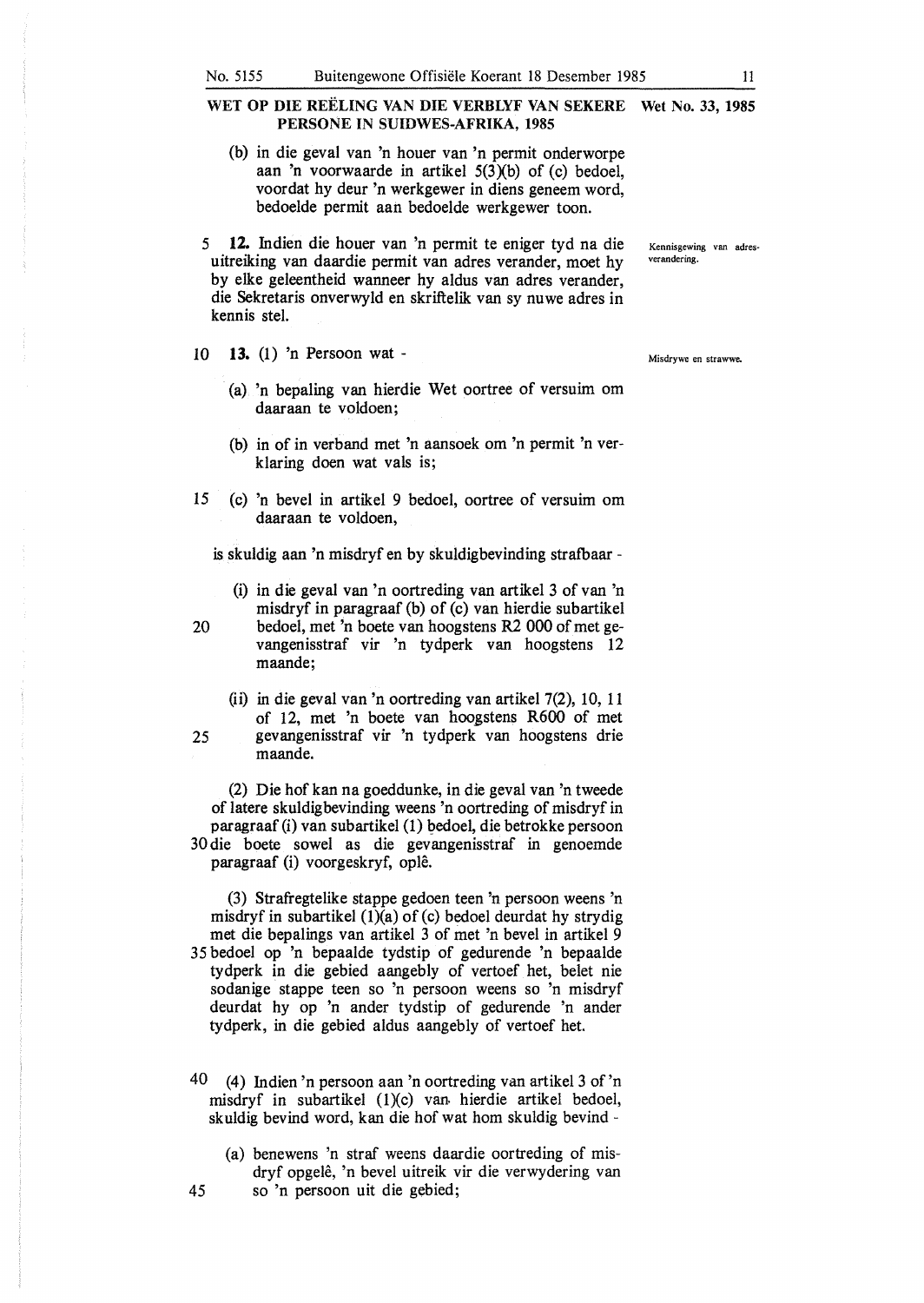#### **Act No. 33, 1985 RESIDENCE OF CERTAIN PERSONS IN SOUTH WEST AFRICA REGULATION ACT, 1985**

(b) make such further orders, give such instructions and confer such powers as may reasonably be necessary to give effect to such order or removal.

**trate's court.** 

**14.** A magistrate's court shall, notwithstanding anything to the contrary in any law contained, have jurisdiction to *5*  issue any order, to give any instruction, to confer any powers or to impose any penalty which may be issued, given, conferred or imposed by a court in terms of this Act.

**15.** (1) If at the trial of any person charged with -

- (a) a contraventiop of section 3, it is proved that any 10 such person was in the territory at any specified time or during any specified period, it shall be presumed, until the contrary is proved, that such a person has remained or stayed in the territory for a period exceeding 30 days; 15
- (b) a contrwention of section 10, it is proved that any such person employed or has in his employment or harboured any person who remained or stayed in the territory contrary to the provisions of this Act, it shall be presumed, until the contrary is proved, that 20 such a person employed or had in his employment or harboured such person, knowing that such person remained or stayed contrary to such provisions in the territory at the relevant time;
- (c) a contravention of section 12, it is proved that any 25 such person to whom a permit has been issued changed his address after the issue thereof, it shall be presumed, until the contrary is proved, that such a person failed to notify the Secretary of his new address; 30
- (d) an offence referred to in section 13(1)(b), it is proved that in or in connection with any application for a permit a statement has been made which is false, it shall be presumed, until the contrary is proved, that such a person has made or caused such statement to 35 be made knowing it to be false.

(2) At the trial of any person for a contravention of any provision of this Act an affidavit purporting to have been made by the Secretary and in which is stated that on the date or between the dates specified in the affidavit - 40 date or between the dates specified in the affidavit -

- (a) a notice in writing has been issued to a particular person under. section 4;
- (b) the Secretary has issued a permit;
- (c) the Secretary has amended or withdrawn a permit;
- (d) a permit has lapsed;
- (e) an order has been issued under section 9,

Jurisdiction of magis-

Presumptions and evidence.

45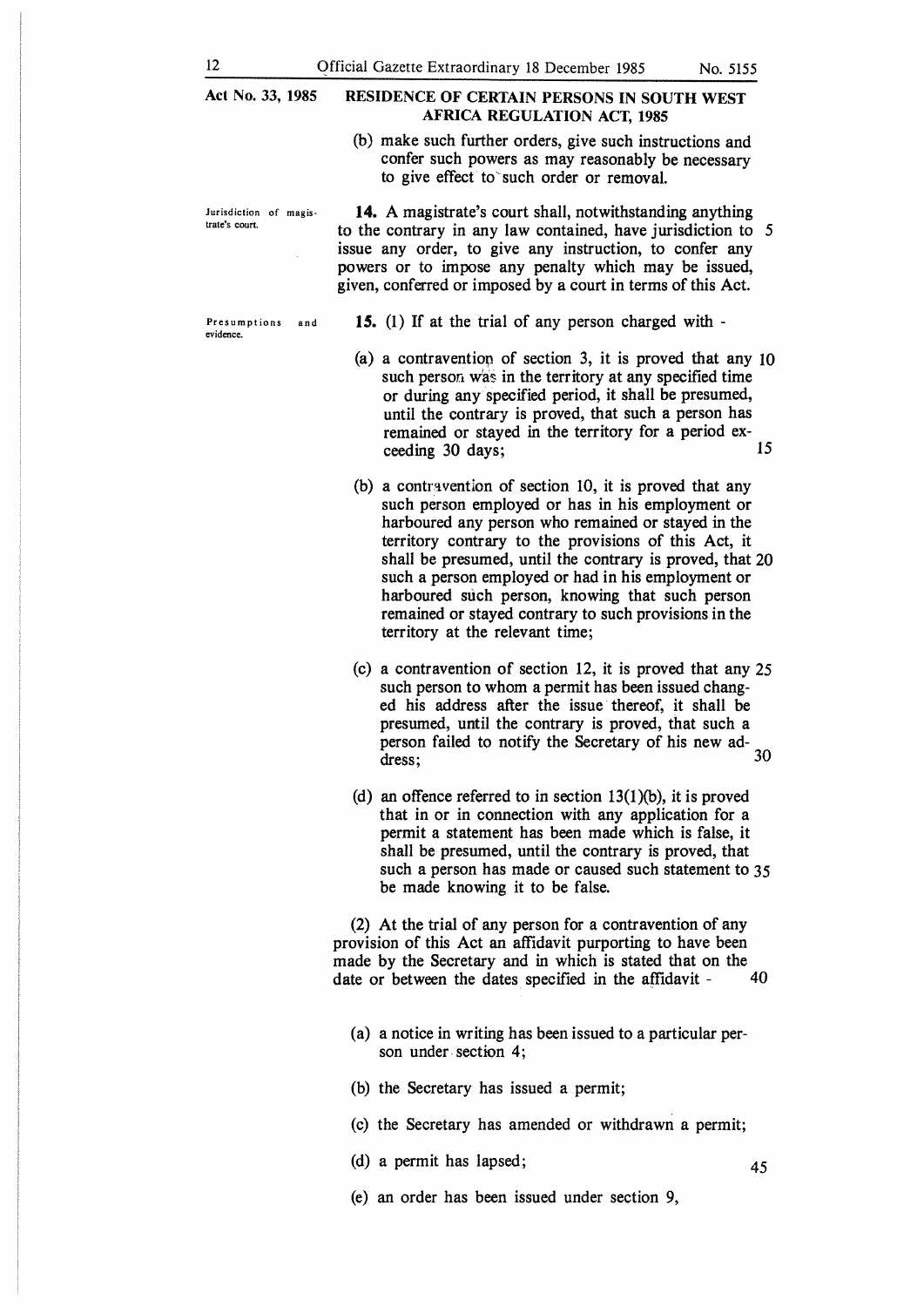(b) die verdere bevele uitreik, die instruksies gee en die bevoegdhede verleen wat redelikerwys nodig is om aan die verwyderingsbevel gevolg te gee.

**14.** 'n Landdroshof is, ondanks andersluidende bepalings 5 van die een of ander wet, bevoeg om enige bevel uit te reik, instruksie te gee, bevoegdheid te verleen of straf op te lê wat ingevolge hierdie Wet deur 'n hof uitgereik, gegee, verleen of opgele kan word.

**15.** (1) lndien by die verhoor van 'n persoon wat 10 aangekla is weens -

- (a) 'n oortreding van artikel 3, bewys word dat so 'n persoon op 'n bepaalde tydstip of gedurende 'n bepaalde tydperk in die gebied was, word dit vermoed, totdat die teendeel bewys word, dat so 'n persoon langer as 15 30 dae in die gebied aangebly of vertoef het;
- (b) 'n oortreding van artikel 10, bewys word dat so 'n persoon 'n persoon wat strydig met die bepalings van hierdie Wet in die gebied aangebly of vertoef het, in diens geneem of gehad het of geherberg het, word dit 20 vermoed, totdat die teendeel bewys word, dat so 'n persoon daardie persoon in diens geneem of gehad het of geherberg het met die wete dat bedoelde persoon op die tersaaklike tydstip strydig met bedoelde bepalings in die gebied aangebly of vertoef het;
- *25* (c) 'n oortreding van artikel 12, bewys word dat so 'n persoon aan wie 'n permit uitgereik is na die uitreiking daarvan van adres verander het, word dit vermoed, totdat die teendeel bewys word, dat so 'n persoon versuim het om die Sekretaris van sy nuwe adres 30 in kennis te stet;
- (d) 'n misdryf in artikel 13(1)(b) bedoel, bewys word dat in of in verband met 'n aansoek om 'n permit 'n verklaring gedoen is wat vals is, word dit vermoed, totdat die teendeel bewys word, dat so 'n persoon daar-*35* die verklaring gedoen of laat doen het met die wete dat dit vals is.

(2) By die verhoor van 'n persoon weens 'n oortreding van 'n bepaling van hierdie Wet is 'n beëdigde verklaring wat heet deur die Sekretaris afgelê te wees waarin verklaar 40 word dat op die datum of tussen die datums in die beëdigde verklaring vermeld -

- (a) 'n skriftelike kennisgewing aan 'n bepaalde persoon kragtens artikel 4 uitgereik is;
- (b) die Sekretaris 'n permit uitgereik het;
- 45 (c) die Sekretaris 'n permit gewysig of ingetrek het;
	- (d) 'n permit verval het;
	- (e) 'n bevel kragtens artikel 9 uitgereik is,

Regsbevoegdheid van landdroshof.

Vermoedens en bewyslewering.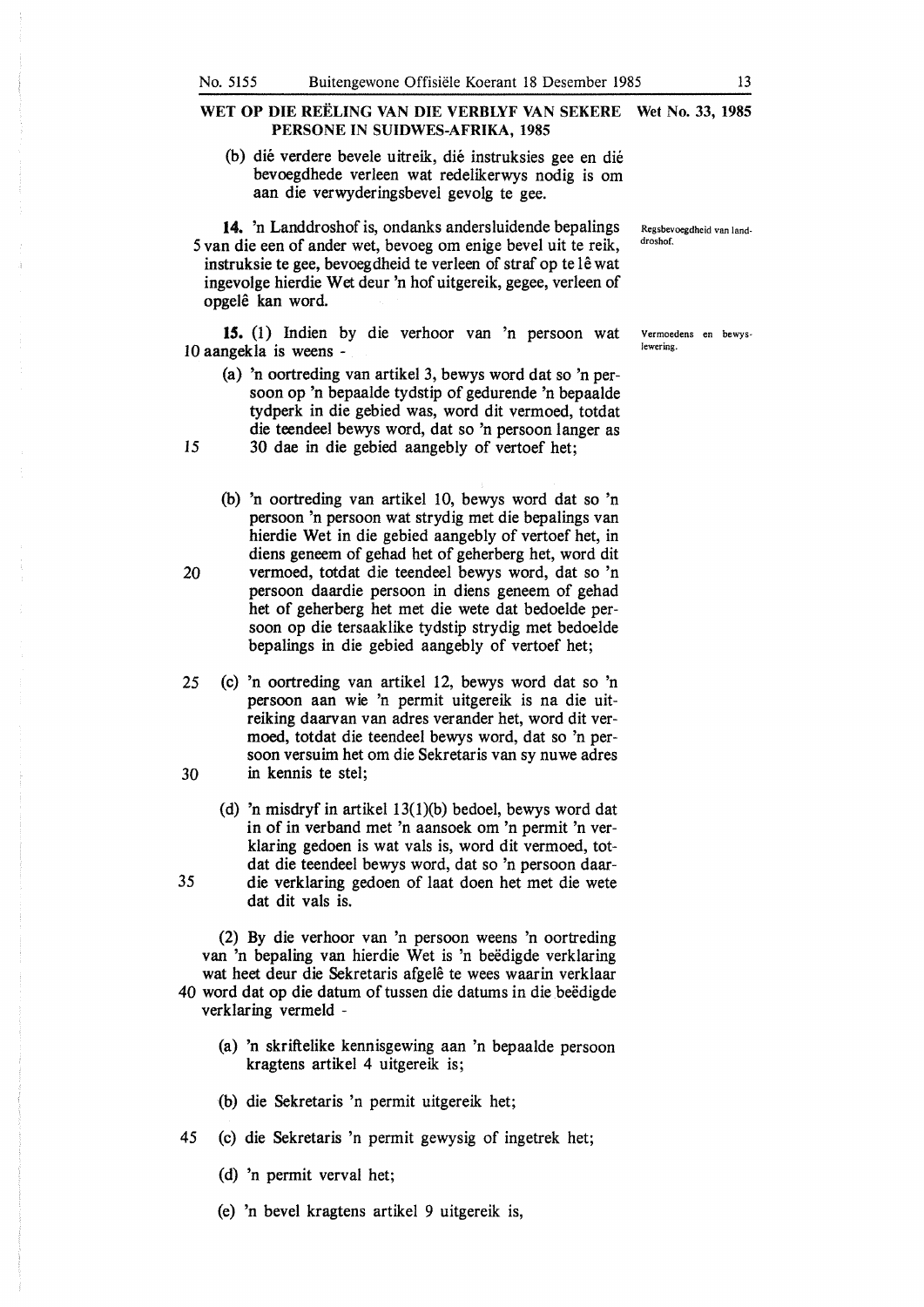# **Act No. 33, 1985 RESIDENCE OF CERTAIN PERSONS IN SOUTH WEST AFRICA REGULATION ACT, 1985**

and setting out, in the cases referred to in paragraphs (a), (b), (c) and (e), the terms of the notice, permit or amendment thereof or order, shall on its mere production by any person at that trial be *prima facie* proof of the facts stated therein.

Repeal of certain laws. **16.** (1) Subject to the provisions of subsection (2), the *5*  laws specified in the Schedule are hereby repealed to the extent indicated in the third column of that Schedule.

> (2) Any permit issued or anything done in terms of a provision of any law repealed by subsection (1), shall be deemed to have been issued or done in terms of any cor- 10 responding provision of this Act.

Short title and commencemenL

17. This Act shall be called the Residence of Certain Persons in South West Africa Regulation Act, 1985, and shall come into operation on a date to be fixed by the Administrator-General by proclamation in the *Offzcial* 15 *Gazette.* 

 $\frac{1}{20}$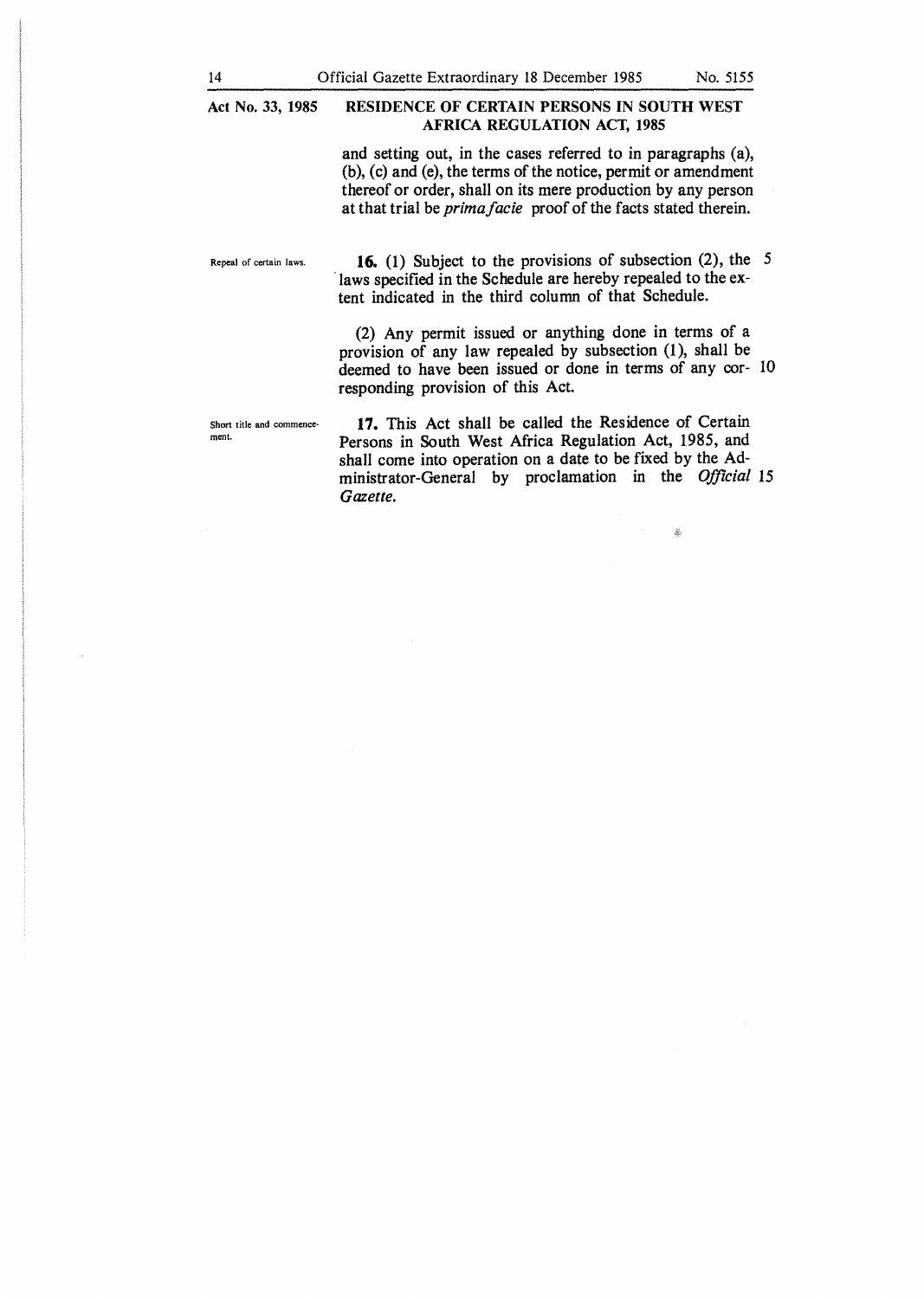en waarin, in die geval in paragrawe  $(a)$ ,  $(b)$ ,  $(c)$  en  $(e)$ bedoel, die inhoud van die kennisgewing, permit of wysiging daarvan of bevel weergegee word, by blote voorlegging daarvan deur enige per soon by daardie verhoor *primaf acie-*5 bewys van die daarin vermelde feite.

16. (1) Behoudens die bepalings van subartikel (2) word Herroeping van wette. die wette in die Bylae vermeld hierby herroep vir sover in die derde kolom van daardie Bylae aangedui word.

(2) Enige permit uitgereik of enigiets gedoen ingevolge 'n 10 bepaling van 'n wet wat by subartikel ( 1) herroep word, word geag ingevolge 'n ooreenstemmende bepaling van hierdie Wet uitgereik of gedoen te gewees het.

17. Hierdie Wet heet die Wet op die Reëling van Verblyf van Sekere Persone in Suidwes-Afrika, 1985, en tree in 15 werking op 'n datum wat die Administrateur-generaal by proklamasie in die *Offisiële Koerant* bepaal.

Kort titel en inwerkingtreding.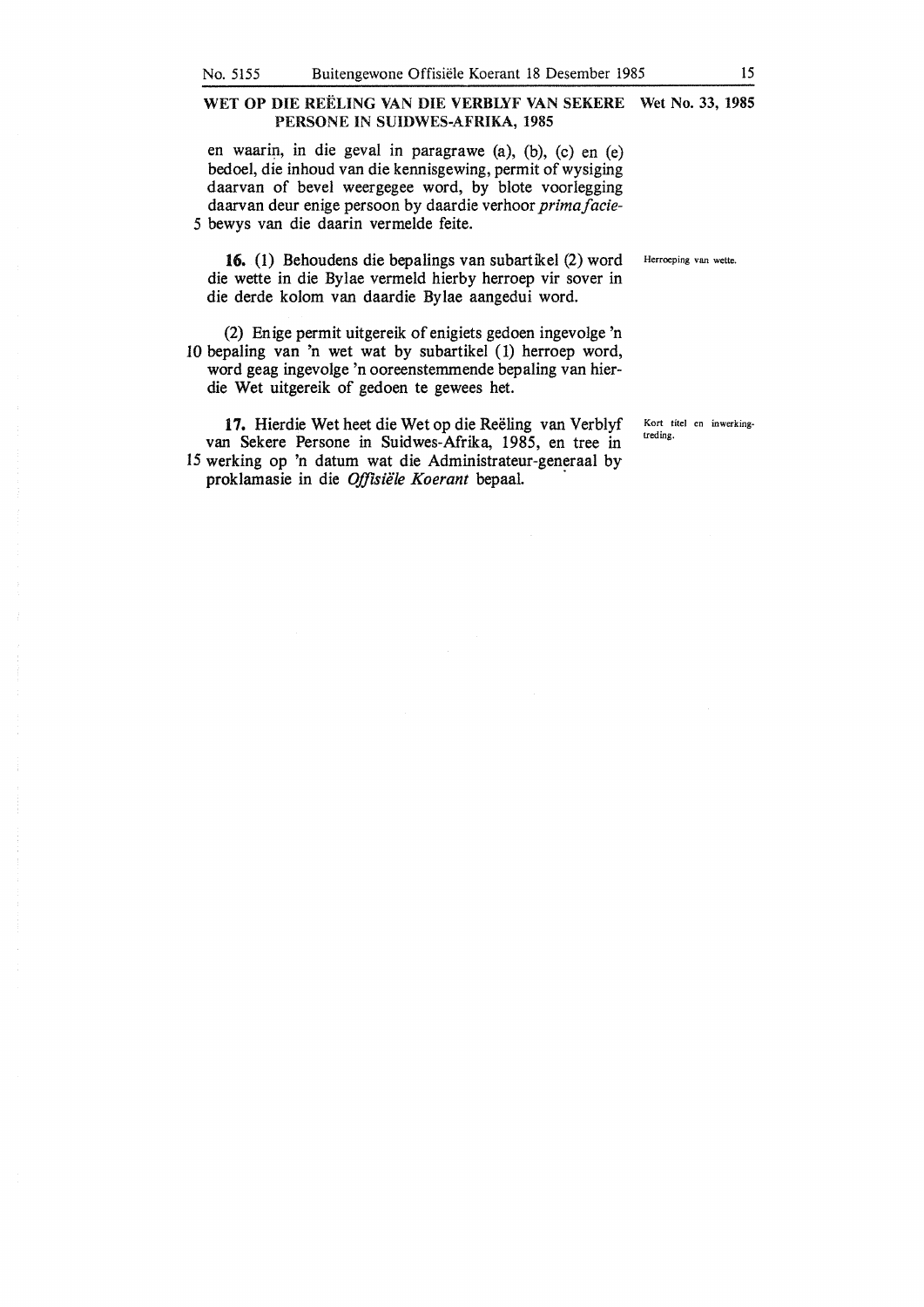$\bar{z}$ 

#### **Act No. 33, 1985 RESIDENCE OF CERTAIN PERSONS IN SOUTH WEST AFRICA REGULATION ACT, 1985**  SCHEDULE

# **LAWS** REPEALED

| Column 1                       | Column <sub>2</sub>                                                                             | Column <sub>3</sub>   |
|--------------------------------|-------------------------------------------------------------------------------------------------|-----------------------|
| No. and year of<br>law         | Short title                                                                                     | Extent of re-<br>peal |
| Proclamation<br>50 of 1920     | Undesirables Removal<br>Proclamation, 1920                                                      | The whole             |
| Proclamation<br>11 of $1922$   | Native Administration Procla-<br>mation, 1922                                                   | Section 4             |
| Proclamation<br>24 of 1935     | Native Administration Amend-<br>ment Proclamation, 1935                                         | The whole             |
| 12<br>Ordinance<br>of 1970     | Control over the Entry and<br>Residence of Prohibited Per-<br>sons Ordinance, 1970              | The whole             |
| Ordinance<br>15<br>of 1971     | Control over the Entry and<br>Residence of Prohibited Per-<br>sons Amendment Ordinance,<br>1971 | The whole             |
| Ordinance 2 of<br>1972         | Undesirables Removal Amend-<br>ment Ordinance, 1972                                             | The whole             |
| Ordinance 5 of<br>1972         | Control over the Entry and<br>Residence of Prohibited Persons<br>Amendment Ordinance, 1972      | The whole             |
| Proclamation<br>AG. 50 of 1978 | Undesirable Persons Removal<br>Amendment Proclamation,<br>1978                                  | The whole             |

1